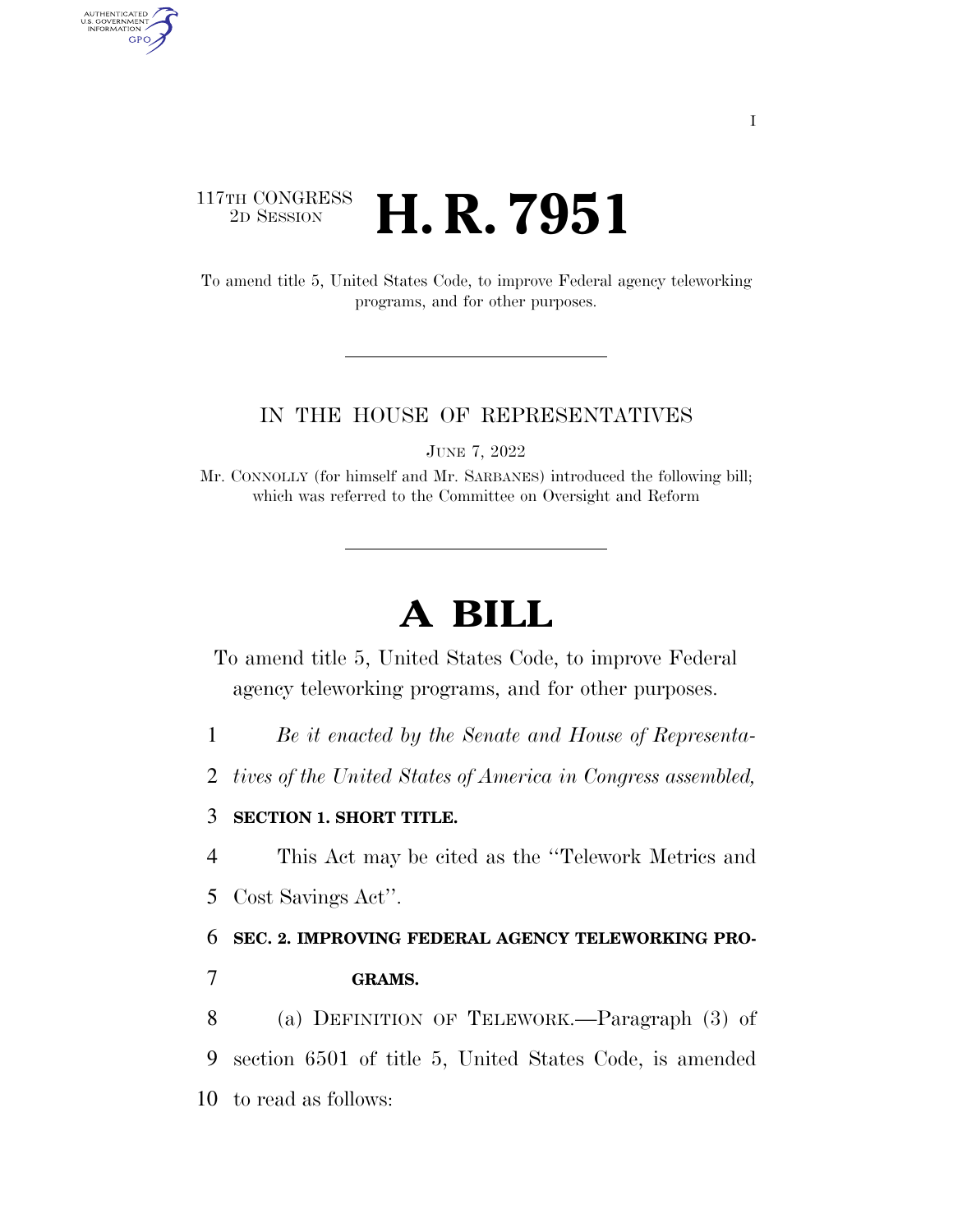1 "(3) TELEWORK.—The term 'telework' or 'tele-working'—

3 ''(A) refers to a work flexibility arrange- ment under which an employee performs (on a periodic or full-time basis) the duties and re- sponsibilities of such employee's position, and other authorized activities, from an approved worksite other than the location from which the employee would otherwise work; and  $\langle \text{B} \rangle$  includes remote work, which refers to a particular type of telework arrangement under which an employee is not expected to re- port to an officially established agency location on a regular and recurring basis.''.

 (b) FEDERAL AGENCY TELEWORKING POLICIES.— Section 6502 of title 5, United States Code, is amended— 17 (1) in subsection  $(a)$ —

18  $(A)$  in paragraph  $(1)$ —

 (i) by striking ''and'' at the end of 20 subparagraph (B);

 (ii) by striking the period at the end 22 of subparagraph (C) and inserting "; and"; and

 (iii) by adding at the end the fol-lowing: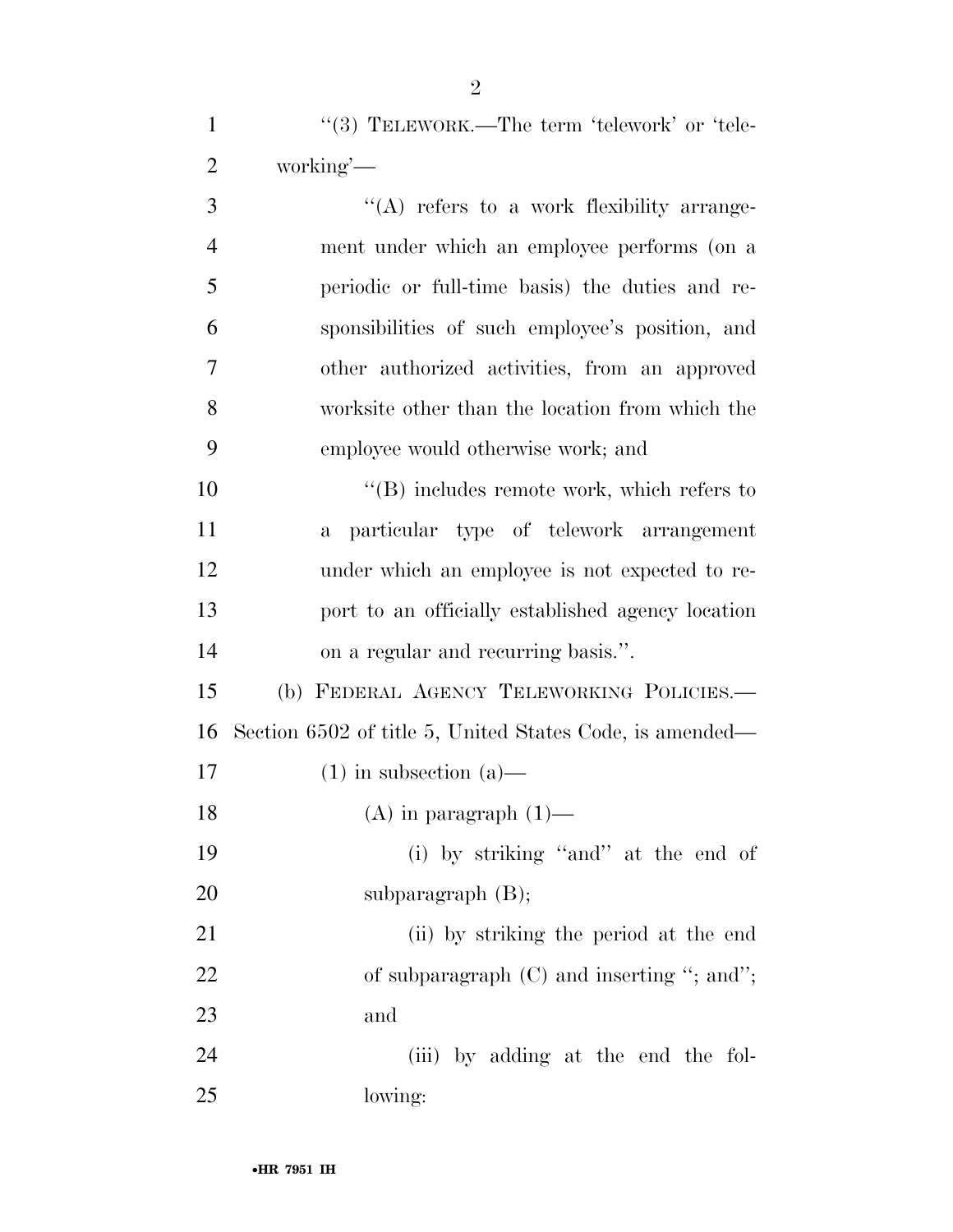| $\mathbf{1}$   | "(D) provide for executive agency man-             |
|----------------|----------------------------------------------------|
| $\overline{2}$ | agers and supervisors annual work training and     |
| 3              | instruction in compliance with the requirements    |
| $\overline{4}$ | in section $6503$ ."; and                          |
| 5              | (B) in paragraph $(2)(A)$ , by striking "any       |
| 6              | calendar year" and inserting "any of the 5 cal-    |
| 7              | endar years preceding a calendar year in which     |
| 8              | a determination is made pursuant to this sub-      |
| 9              | paragraph with respect to an employee's eligi-     |
| 10             | bility to telework"; and                           |
| 11             | $(2)$ in subsection $(b)$ —                        |
| 12             | $(A)$ by striking "and" at the end of para-        |
| 13             | graph(4);                                          |
| 14             | (B) by striking the period at the end of           |
| 15             | paragraph (5) and inserting a semicolon; and       |
| 16             | (C) by adding at the end the following:            |
| 17             | "(6) include annual agency goals for the num-      |
| 18             | ber and percent of employees participating in      |
| 19             | telework-                                          |
| 20             | "(A) three or more days per pay period;            |
| 21             | "(B) one or 2 days per pay period;                 |
| 22             | $\lq\lq$ (C) once per month; and                   |
| 23             | $\lq\lq$ (D) on an occasional, episodic, or short- |
| 24             | term basis; and                                    |

3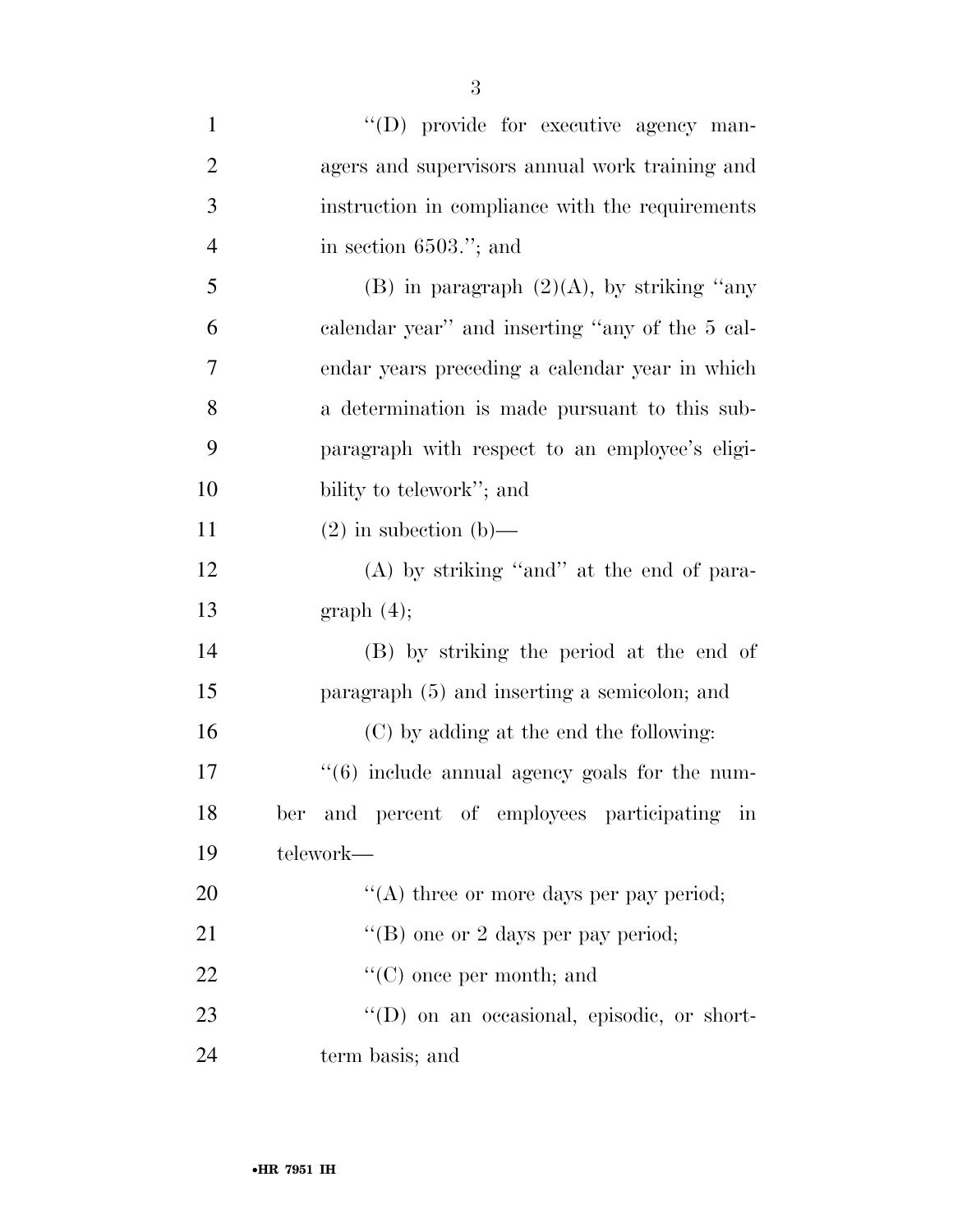| $\mathbf{1}$   | "(7) methods for collecting data on, setting           |
|----------------|--------------------------------------------------------|
| $\overline{c}$ | goals for, and reporting costs savings to the execu-   |
| 3              | tive agency achieved through teleworking, consistent   |
| $\overline{4}$ | with the guidance developed under section $2(g)$ of    |
| 5              | the Telework Metrics and Cost Savings Act.".           |
| 6              | (c) TRAINING AND MONITORING.—Section 6503 of           |
| 7              | title 5, United States Code, is amended—               |
| 8              | $(1)$ in subsection $(a)(1)(B)$ , by inserting "or su- |
| 9              | pervisors" after "managers"; and                       |
| 10             | $(2)$ in subsection (b), by inserting ", except that   |
| 11             | an agency head may not exempt a manager or su-         |
| 12             | pervisor described in subsection $(a)(1)(B)$ from any  |
| 13             | training required under subsection $(a)(3)$ " after    |
| 14             | "date of enactment of this chapter".                   |
| 15             | (d) POLICY AND SUPPORT.—Section 6504, of title 5,      |
| 16             | United States Code, is amended—                        |
| 17             | $(1)$ in subsection $(e)$ , by adding at the end the   |
| 18             | following:                                             |
| 19             | $(3)$ REVIEW.—The Director of the Office of            |
| 20             | Personnel Management, in coordination with the De-     |
| 21             | partment of Homeland Security and the National         |
| 22             | Institute of Standards and Technology, shall—          |
| 23             | $\lq\lq$ perform an annual review of the               |
| 24             | guidelines issued under this subsection; and           |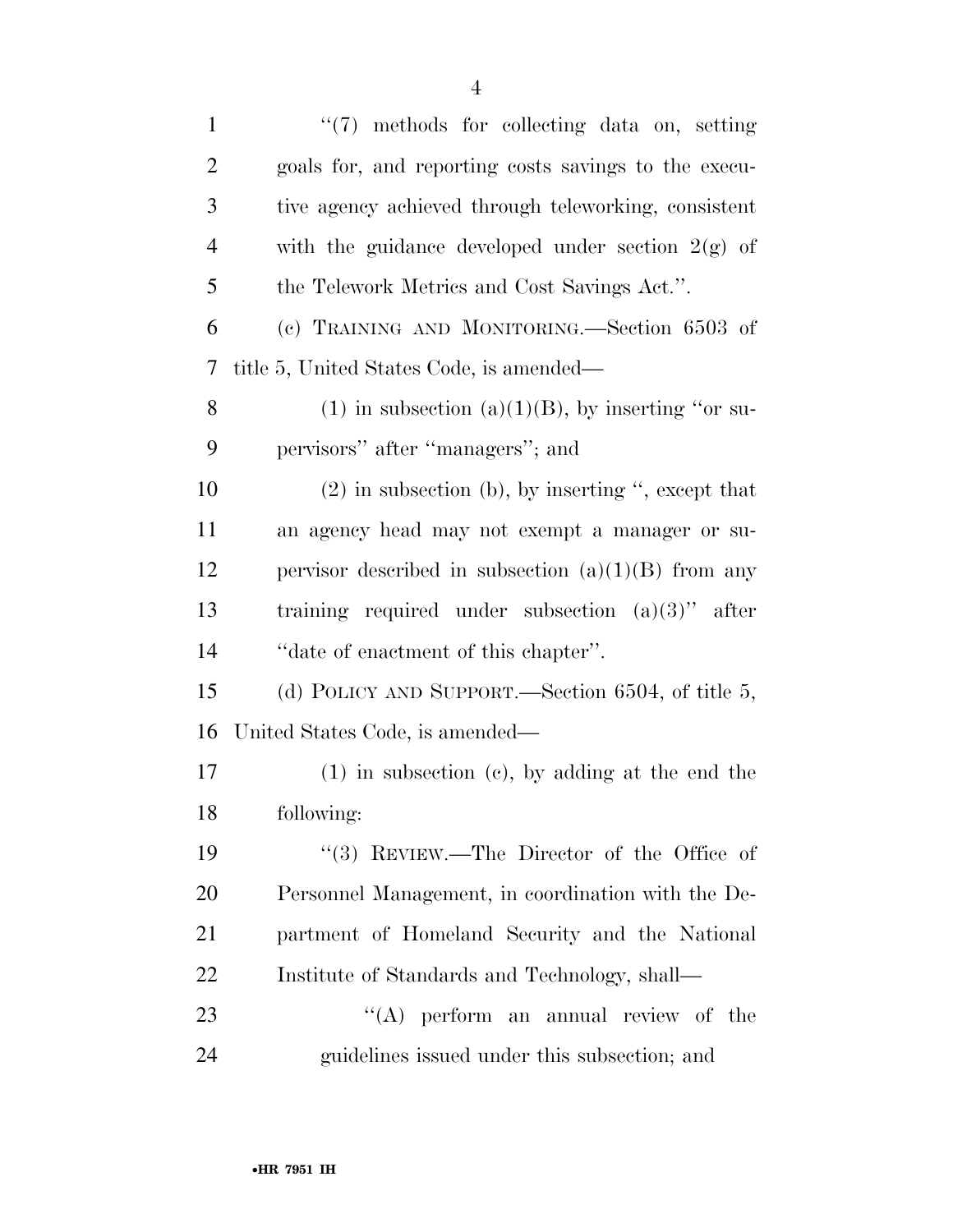| $\mathbf{1}$   | $\lq\lq$ (B) make any updates to the guidelines        |
|----------------|--------------------------------------------------------|
| $\overline{2}$ | issued under this subsection that are deter-           |
| 3              | mined to be appropriate as a result of a review        |
| $\overline{4}$ | conducted under subparagraph $(A)$ ."; and             |
| 5              | $(2)$ in subsection $(d)$ , in the subsection heading, |
| 6              | by inserting "; PLANS FOR DISEASE OUTBREAKS"           |
| 7              | after "OPERATIONS PLANS".                              |
| 8              | (e) REPORTS.—                                          |
| 9              | (1) OPM REPORTS.—Section $6506(b)$ of title 5,         |
| 10             | United States Code, is amended—                        |
| 11             | (A) in paragraph $(1)(A)$ —                            |
| 12             | (i) by striking "and" at the end of                    |
| 13             | clause (i); and                                        |
| 14             | (ii) by inserting after clause (ii) the                |
| 15             | following:                                             |
| 16             | "(iii) the Chief Human Capital Offi-                   |
| 17             | cers Council; and"; and                                |
| 18             | $(B)$ in paragraph $(2)$ —                             |
| 19             | (i) in subparagraph $(F)(vi)$ , by strik-              |
| 20             | ing "and" at the end;                                  |
| 21             | (ii) in subparagraph $(G)$ , by striking               |
| 22             | the period at the end and inserting ";                 |
| 23             | and"; and                                              |
| 24             | (iii) by adding at the end the fol-                    |
| 25             | lowing:                                                |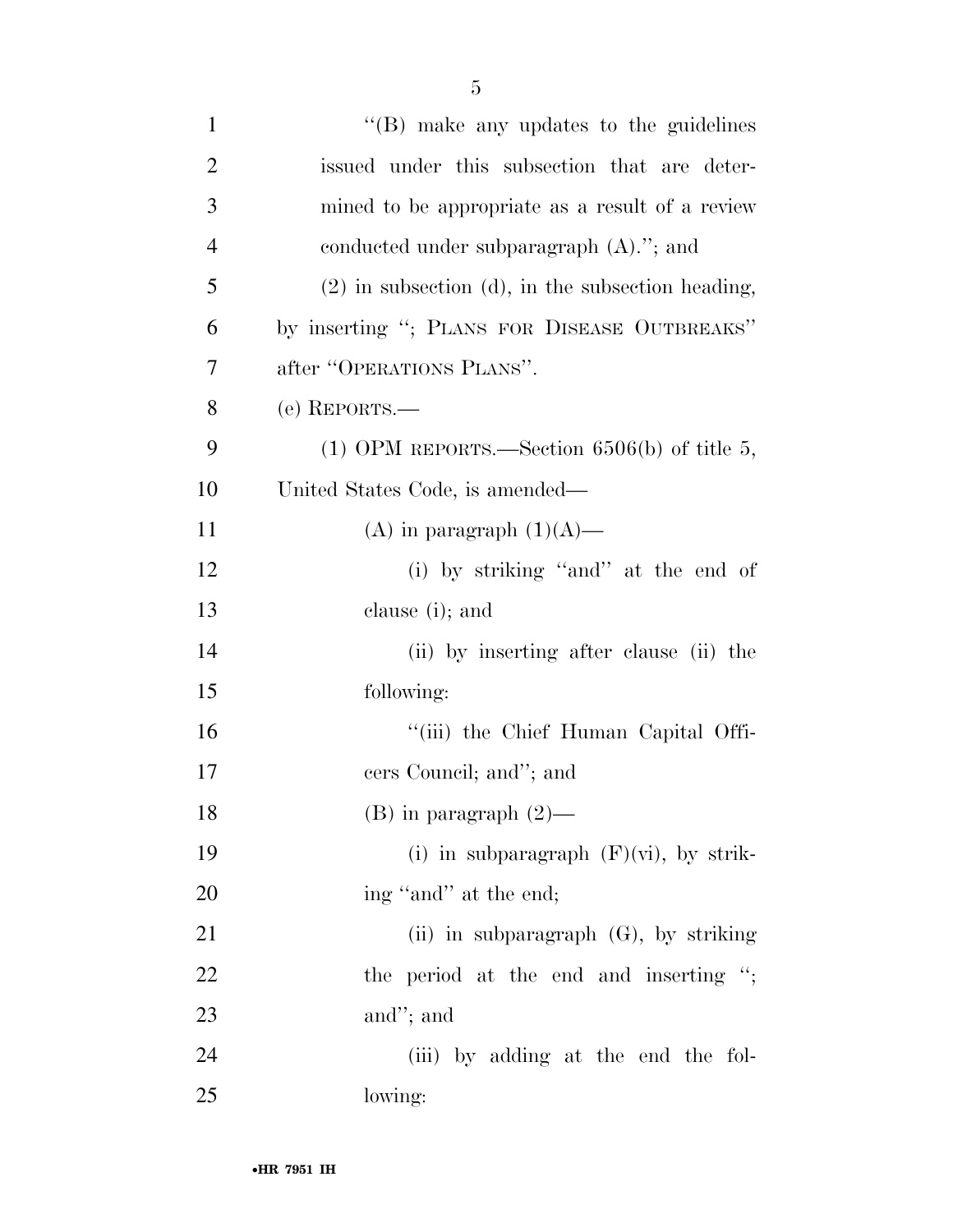| $\mathbf{1}$   | "(H) agency cost savings achieved through         |
|----------------|---------------------------------------------------|
| $\overline{2}$ | teleworking, consistent with the guidance devel-  |
| 3              | oped under section $2(g)$ of the Telework Metrics |
| $\overline{4}$ | and Cost Savings Act.".                           |
| 5              | $(2)$ CHCO REPORTS.—Section 6506 $(d)$ of title   |
| 6              | 5, United States Code, is amended—                |
| 7              | $(A)$ by redesignating paragraph $(2)$ as         |
| 8              | paragraph $(3)$ ; and                             |
| 9              | (B) by inserting after paragraph (1) the          |
| 10             | following:                                        |
| 11             | "(2) CONTENTS.—Each report submitted by a         |
| 12             | Chief Human Capital Officer under paragraph (1)   |
| 13             | shall include—                                    |
| 14             | $\lq\lq$ annual goals for increasing the per-     |
| 15             | cent of employees of the executive agency who     |
| 16             | are eligible for and participating in tele-       |
| 17             | working-                                          |
| 18             | "(i) three or more days per pay pe-               |
| 19             | riod;                                             |
| 20             | "(ii) one or 2 days per pay period;               |
| 21             | "(iii) once per month; and                        |
| 22             | "(iv) on an occasional, episodic, or              |
| 23             | short-term basis; and                             |
| 24             | $\lq\lq$ the teleworking status of positions to   |
| 25             | which an individual has been appointed under      |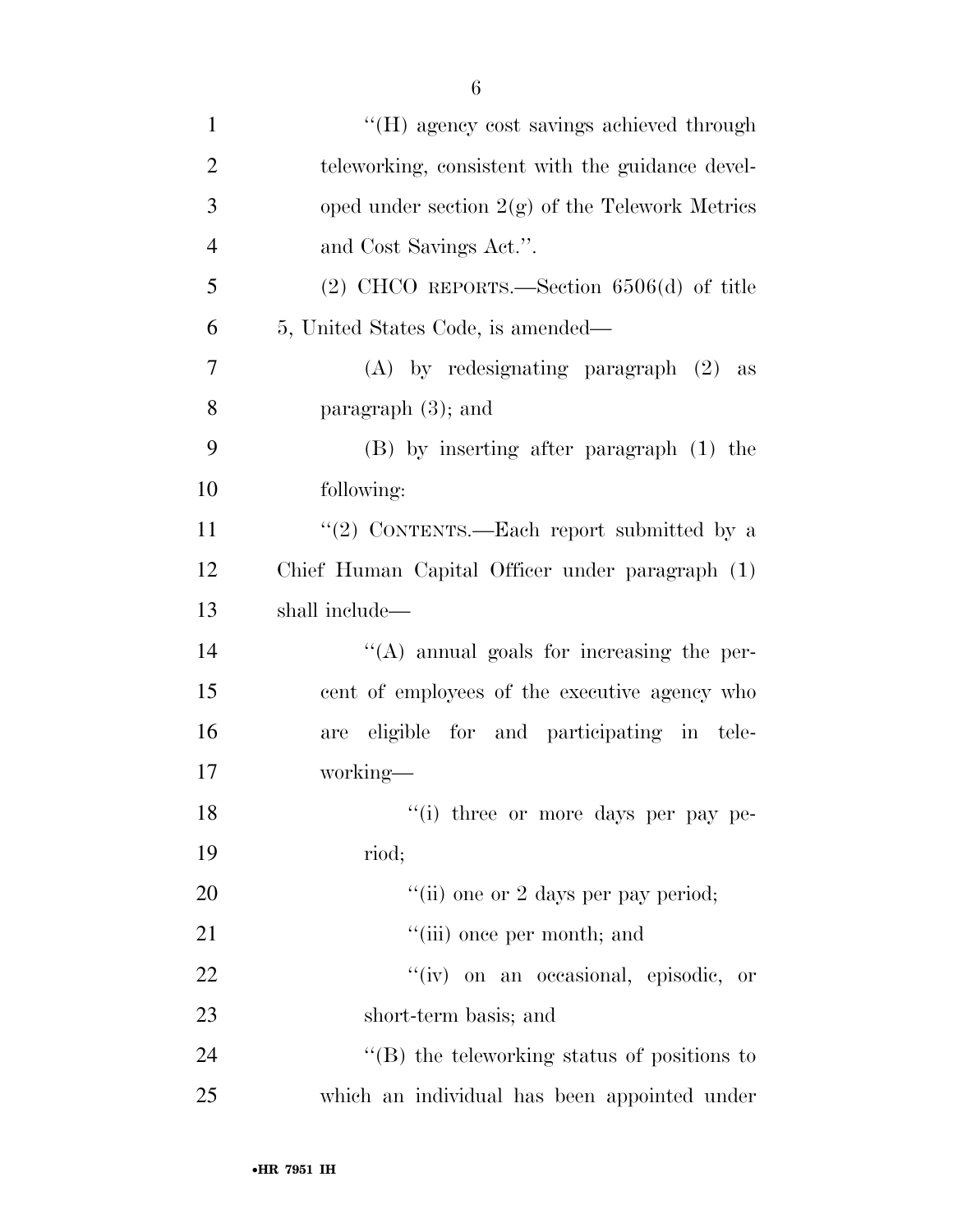section 3330d (relating to appointment of mili- tary spouses) and the total number of such in- dividuals in such positions who requested, but were denied, telework.''.

5 (3) AGENCY REPORT ON TELEWORKING REDUC- TION.—Section 6506 of title 5, United States Code, is amended by adding at the end the following:

 ''(e) NOTIFICATION FOR REDUCTION IN TELE- WORKING PARTICIPATION.—Not later than 30 days before the date that an executive agency implements or modifies a teleworking plan that would reduce the percentage of employees at the agency who telework, the head of the ex- ecutive agency shall provide written notification, including a justification for the reduction in telework participation and a description of how the agency will pay for any in-creased costs resulting from that reduction, to—

17  $\frac{1}{2}$  (1) the Director of the Office of Personnel Management;

 ''(2) the Committee on Oversight and Reform of the House of Representatives; and

21 ''(3) the Committee on Homeland Security and Governmental Affairs of the Senate.''.

23 (4) TECHNICAL CORRECTION.—Section 6506(b)(1) of title 5, United States Code, is amend-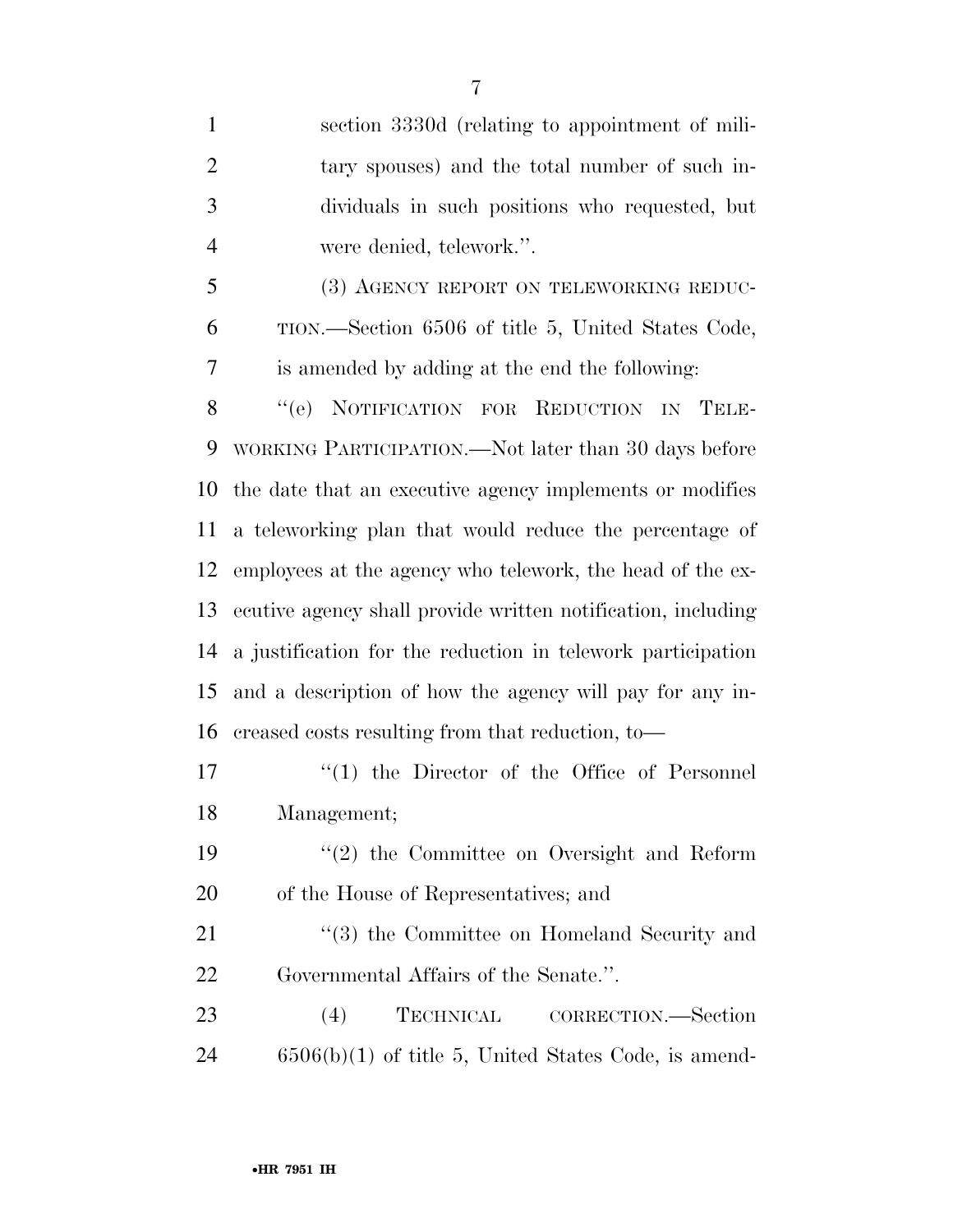ed by striking ''with Chief'' and inserting ''with the Chief''.

(f) REGULATIONS.—

 (1) IN GENERAL.—Chapter 65 of title 5, United States Code, is amended by adding after section 6506 the following:

### **''§ 6507. Regulations.**

 ''The Office of Personnel Management may prescribe regulations necessary for the administration of this chap- ter with respect to employees in each executive agency. In this section, the term 'executive agency' does not in-clude the Government Accountability Office.''.

 (2) CLERICAL AMENDMENT.—The table of sec- tions for such chapter is amended by adding after the item relating to section 6506 the following: ''6507. Regulations.''.

 (3) CONFORMING AMENDMENT.—Section 6501(2) of title 5, United States Code, is amended by striking ''section 6506'' and inserting ''sections 6506 and 6507''.

•**HR 7951 IH** (g) GUIDANCE.—Not later than 90 days after the date of the enactment of this Act, the Director of the Of- fice of Personnel Management, in collaboration with the Chief Human Capital Officer Council, shall establish uni- form guidance for agencies on how agencies are to collect qualitative and quantitative data on, set goals for, and re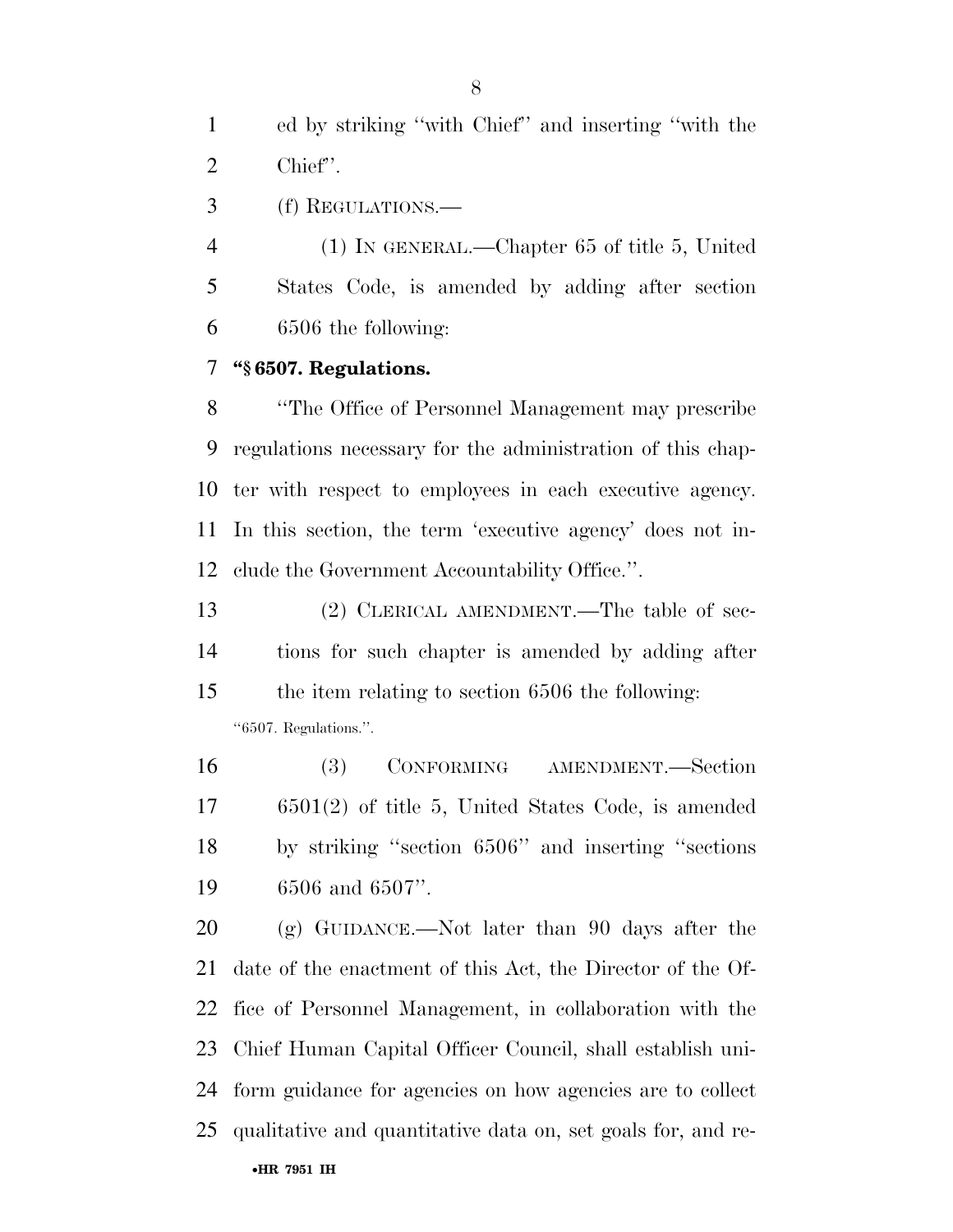port cost savings achieved through, teleworking related to reduced absences, continuity of operations, reduced real estate and utility costs, and reduced community costs, among other cost savings measures.

 (h) LIMITATION ON REDUCING TELEWORK ELIGI- BILITY.—An executive agency may not reduce or otherwise limit the level of employees at the executive agency eligible to telework, or reduce or otherwise limit eligibility for, or levels of, teleworking on a uniform, agency-wide basis, below such levels in effect at the executive agency on the date of enactment of this Act. In this subsection, the terms ''executive agency'' and ''telework'' have the mean- ings given such terms in section 6501 of title 5, United States Code, as amended by subsection (a) of this section. **SEC. 3. PUBLICATION REQUIREMENTS FOR OPM DIREC-**

**TOR.** 

 The Director of the Office of Personnel Management shall—

 (1) publish guidance and standards to assist agencies in determining telework eligibility as well as guidance to Federal agencies on how agencies are to provide to the Office annually qualitative and quan- titative data on telework use and implementation as well as all cost savings achieved through, teleworking related to reduced absences, continuity of operations,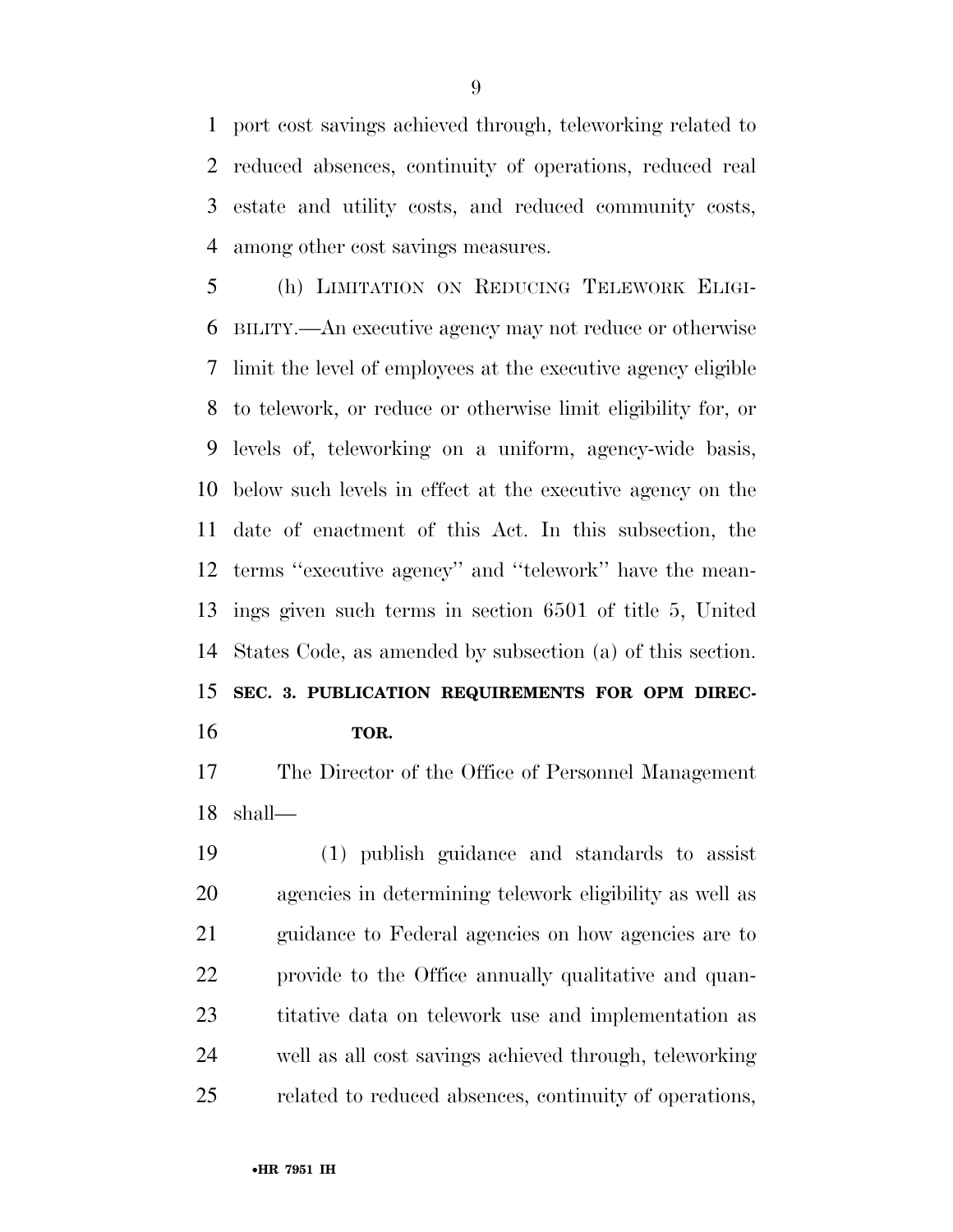reduced real estate and utility costs, and reduced community costs, among other cost savings meas-ures;

 (2) publish online, at least annually, the Gov- ernment-wide data on agency telework use and im- plementation, including agency use and implementa- tion of telework as well as data collected on cost sav-ings;

 (3) not later than 1 year after the date of en- actment of this Act, submit to Congress a report that analyzes persistent barriers to increasing agen-cy telework across the Federal Government; and

 (4) not later than 1 year after the submission of the report under paragraph (3), the Office shall offer agencies guidance to help address such bar-riers.

#### **SEC. 4. RESPONSIBILITIES OF FEDERAL AGENCIES.**

 The Federal Chief Human Capital Officer (or the equivalent position) within each executive agency (as that term is defined in section 6506(a) of title 5, United States Code) shall—

 (1) implement controls to verify that all employ- ees who supervise other employees have completed training on telework availability and implementation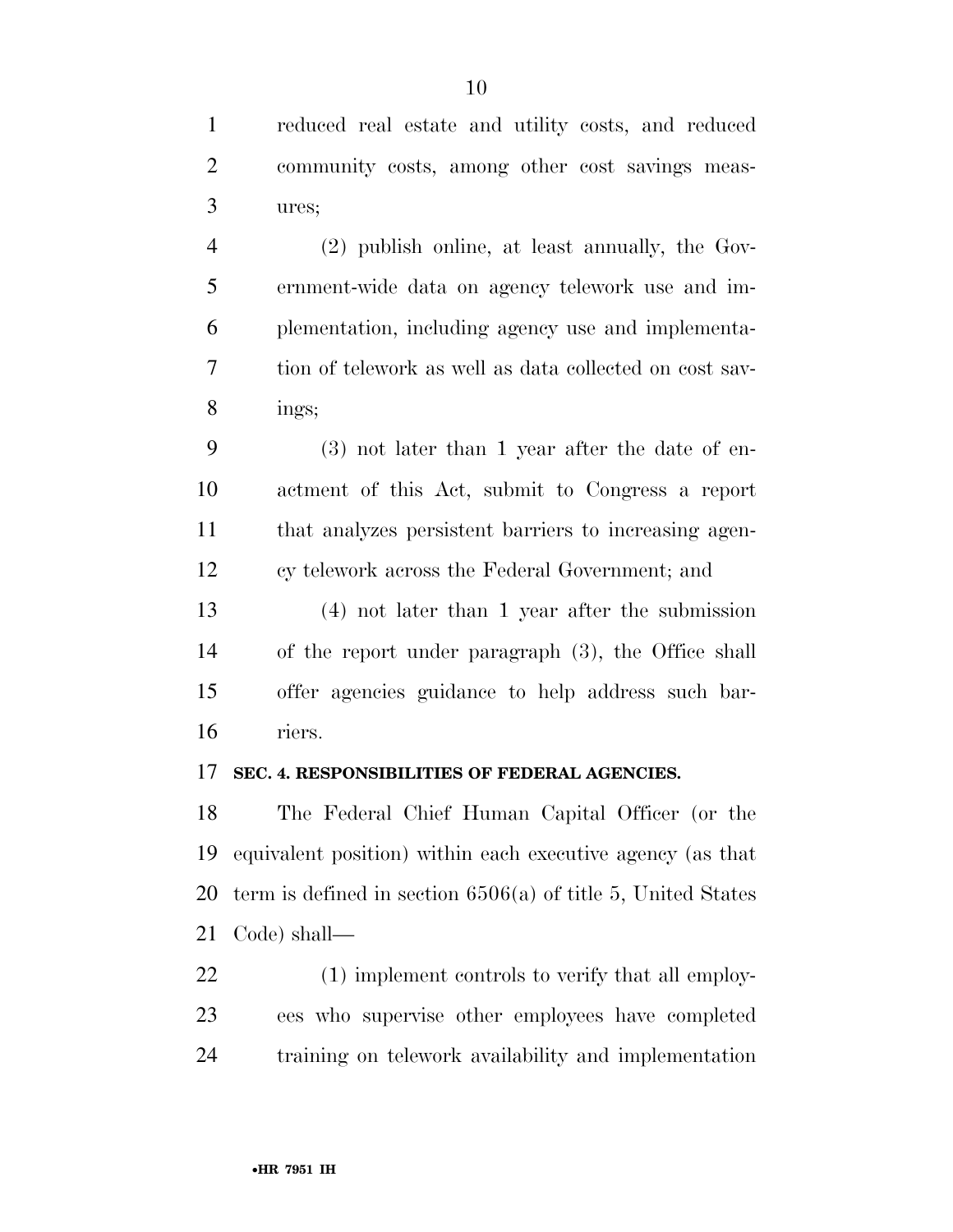| $\mathbf{1}$   | described in section $6502(b)$ and $6503(c)$ of such  |
|----------------|-------------------------------------------------------|
| $\overline{2}$ | title, as amended by section 2 of this Act;           |
| 3              | (2) in accordance with section $2(g)$ , provide to    |
| $\overline{4}$ | the Office of Personnel Management, on an annual      |
| 5              | basis, qualitative and quantitative data on telework  |
| 6              | use and implementation as well as all cost savings    |
| 7              | achieved through, teleworking related to reduced ab-  |
| 8              | sences, continuity of operations, reduced real estate |
| 9              | and utility costs, and reduced community costs,       |
| 10             | among other cost savings measures; and                |
| 11             | (3) at least once every year, review all agency       |
| 12             | telework policies and ensure they are in compliance   |
| 13             | with Office standards and guidance as well as with    |
| 14             | Federal law.                                          |
| 15             | SEC. 5. TELEWORK DATA INTEGRITY ACT.                  |
| 16             | (a) SHORT TITLE.—This section may be cited as the     |
| 17             | "Telework Data Integrity Act" or the "TDI Act".       |
| 18             | (b) PLAN ON IMPROVING DATA IN OPM ENTERPRISE          |
| 19             | HUMAN RESOURCES INTEGRATION SYSTEM.-                  |
| 20             | DEVELOPMENT.—Consistent with<br>(1)<br>$rec-$         |
| 21             | ommendations contained in the report entitled         |
| 22             | "COVID-19: Federal Telework Increased During          |
| 23             | the Pandemic, but More Reliable Data are Needed       |
| 24             | to Support Oversight", published by the Government    |
| 25             | Accountability Office on February 8, 2022, the Di-    |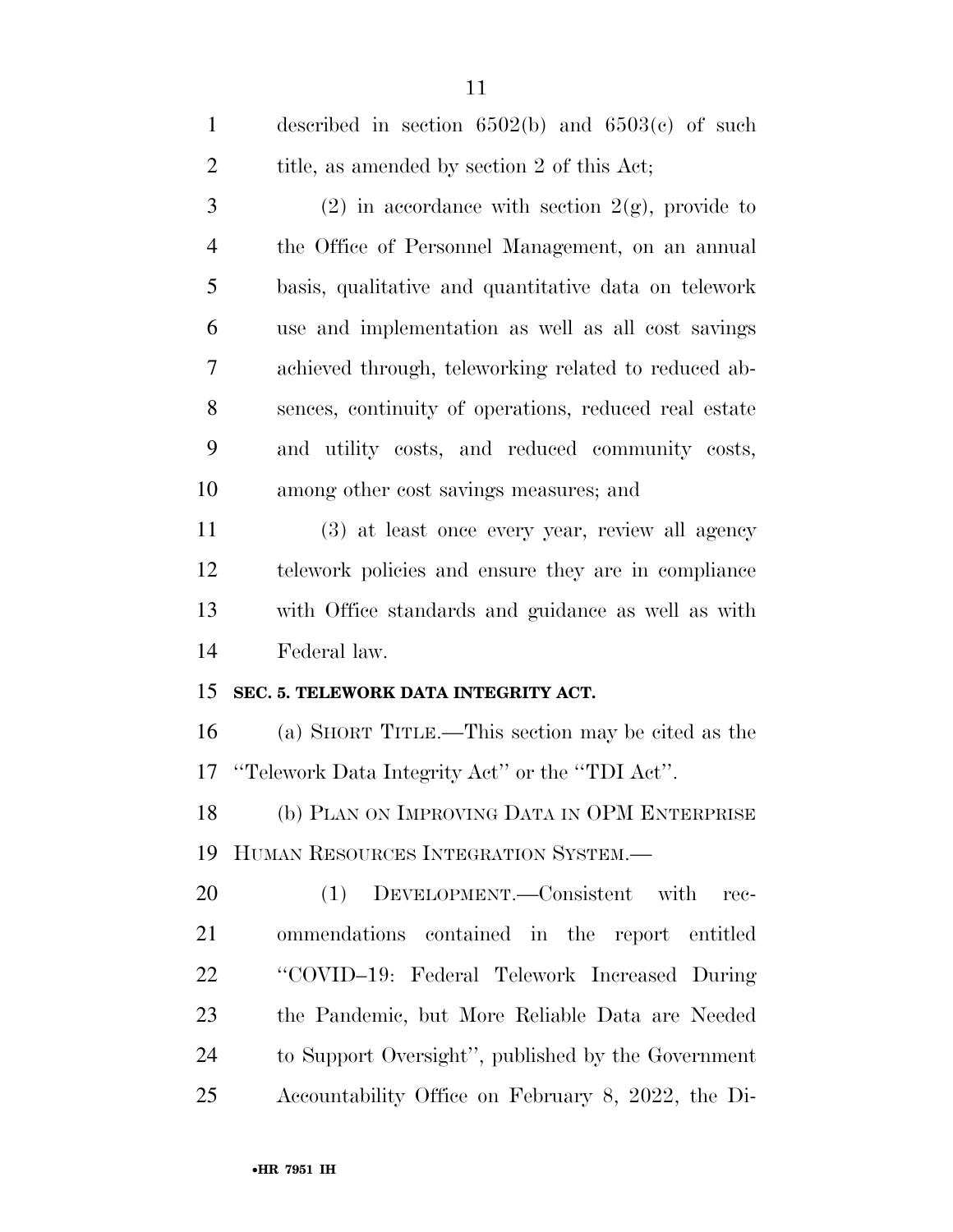| $\mathbf{1}$   | rector of the Office of Personnel Management shall    |
|----------------|-------------------------------------------------------|
| $\overline{2}$ | develop and implement a plan to improve the reli-     |
| 3              | ability of data (including telework data) in the En-  |
| $\overline{4}$ | terprise Human Resources Integration system (in       |
| 5              | this section referred to as the "system") of the Of-  |
| 6              | fice of Personnel Management. Such plan shall—        |
| 7              | (A) provide for consistent monitoring of              |
| 8              | Federal payroll data system-generated error           |
| 9              | and edit check reports, and ensure timely action      |
| 10             | is taken to address identified issues;                |
| 11             | (B) integrate Federal payroll data into the           |
| 12             | system;                                               |
| 13             | (C) evaluate existing internal control ac-            |
| 14             | tivities and develop new internal control activi-     |
| 15             | ties for Federal payroll data, including trans-       |
| 16             | actional edit checks that leverage information in     |
| 17             | other system datasets; and                            |
| 18             | (D) establish phases of implementation of             |
| 19             | the plan, and clear deadlines for the timely          |
| 20             | completion of such phases.                            |
| 21             | (2) SUBMISSION.—Not later than 180 days               |
| <u>22</u>      | after the date of enactment of this Act, the Director |
| 23             | shall submit the plan developed under paragraph (1)   |
| 24             | $to-$                                                 |